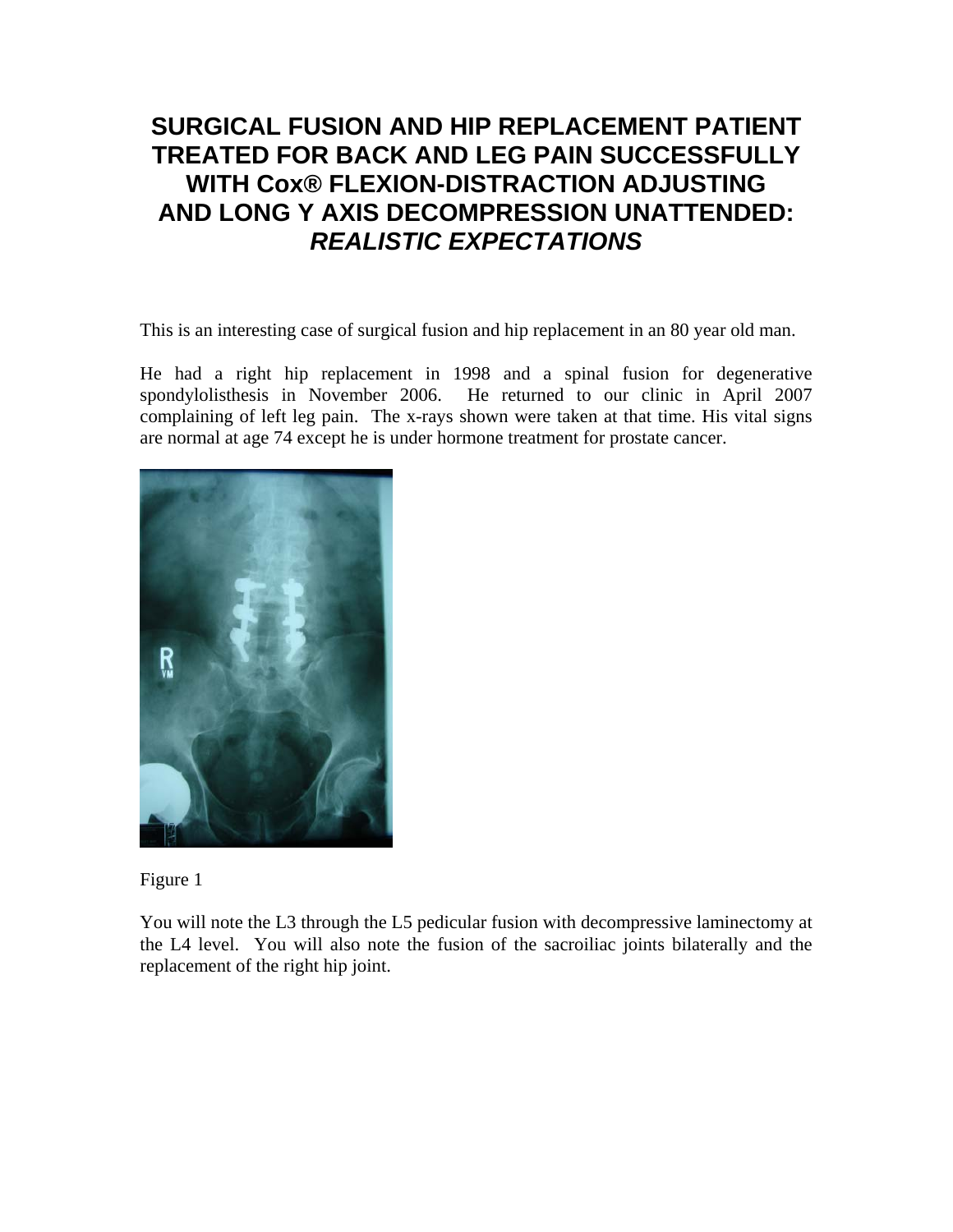



This shows the surgical fusion with the degenerative spondylolisthesis now fixed at the L4 level. You will also note the DISH at the thoraco-lumbar spine. Note that L5-S1 is not fused.





Figures 3 and 4:

The oblique views showing the sacroiliac joint fusion and the placement of the fusion and anterolateral ossification of the anterior ligament.

 $\begin{array}{c} \hline \end{array}$